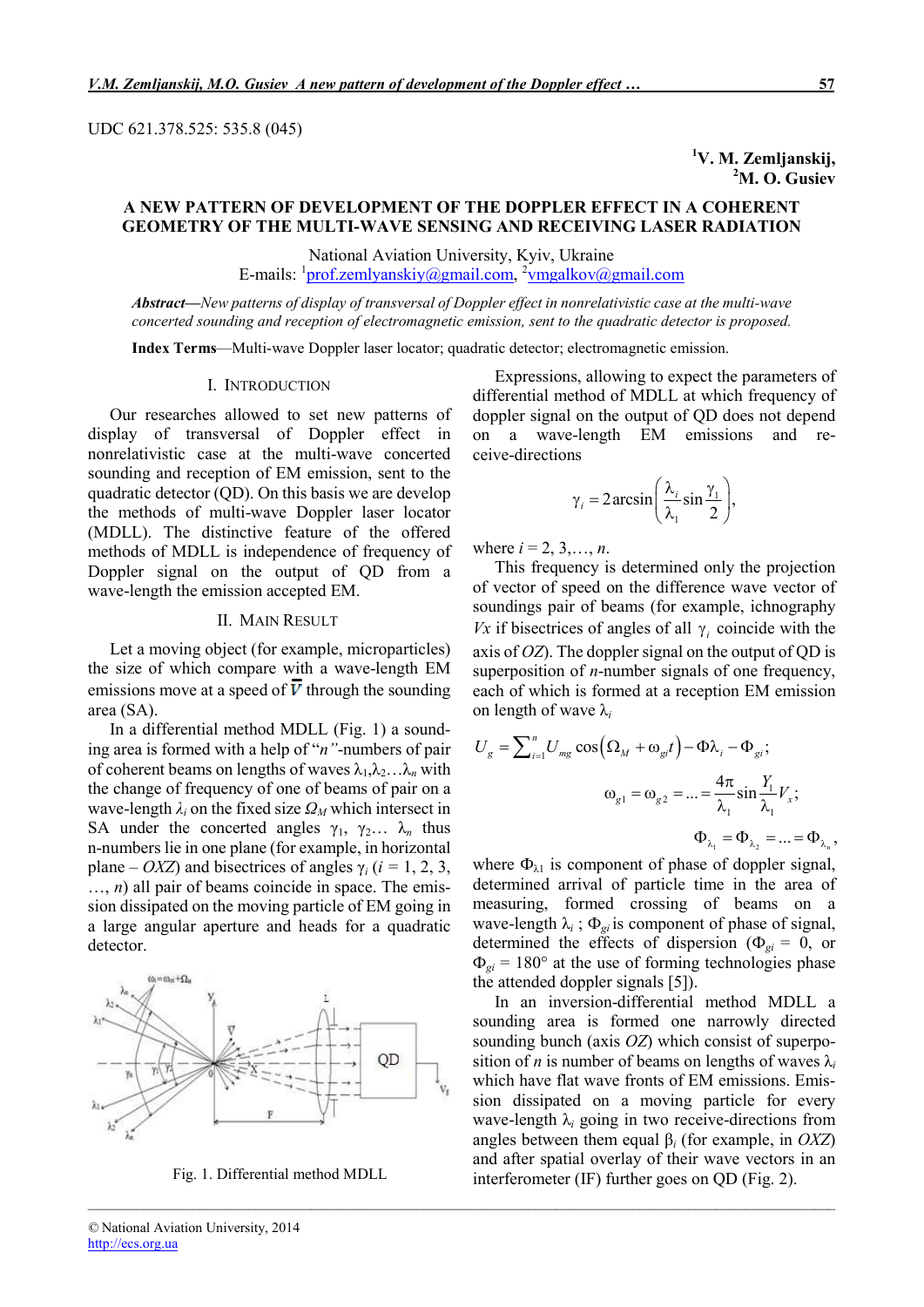

Fig. 2. After spatial overlay of wave vectors in an interferometer (IF) further goes on QD

Bisectors of the angles β*<sup>i</sup>* lie in the plane *OXZ* and coincide with each other (for example, axis *OZ*). Expressions allow calculation of parameters inversely differential method MDLL, in which the frequency of the doppler signal at the output of the QD does not depend on the wavelength and direction sounding, as determined solely by the projection of the velocity vector on the wave vector difference of the two scattered beams at the appropriate wavelength λ*<sup>i</sup>*

$$
\beta_i = 2 \arcsin\left(\frac{\lambda_i}{\lambda_1} \sin \frac{\beta_i}{2}\right);
$$
  

$$
\omega_{gi} = \omega_{g2} = ... = \omega_{gn} = \frac{4\pi}{\lambda_1} \sin \frac{\beta_i}{2} V_x.
$$
  

$$
\beta_i = 2 \arcsin\left[\frac{\lambda_i}{\lambda_1} \sin \frac{\beta_i}{2} + \left(\frac{\lambda_1 - \lambda_i}{\lambda_1}\right) \sin \frac{\gamma}{2}\right];
$$

In MDLL method that implements four-wave mixing mode overlapping electromagnetic EM emission sensitive layer on the surface of the QD, sounding area is formed by two intersecting beams under angle γ each of which is a superposition of n-number of beams of EM emission at wavelengths  $\lambda_i = (i=1,2...n)$  Moreover, one of these beams passed a delay line therefore SA crosses pair of beams at a wavelength of mutually no coherent. Overlayed pairs of beams at each wavelength  $\lambda_i$  collected in two symmetrical directions angled β*<sup>i</sup>* (for example, in the plane *OXZ*). Bisectrices of these angles  $\beta_i$  each pair of beams at wavelengths  $\lambda_1$ ,  $\lambda_2$  …,  $\lambda_n$  coincide (for example with the axis *OZ*). Further, all the pairs of beams for each wavelength  $\lambda_i$ spatially combined in interferometer and sent to the surface of the QD. Thus one of each pair of beams at a wavelength for QD before mixing takes place also delay line. The delay time is selected from the conditions for ensuring the coherent overlay mode. As a result, the QD is formed at the output the useful Doppler signal, while the HF crosstalk is suppressed. Expressions allow calculation of geometry parameters agreed MDLL sounding and reception at which the doppler signal has a frequency independent of the wavelength of EM emission.

$$
\omega_{g1} = \omega_{g2} = \dots = \omega_{gn} = \frac{8\pi}{\lambda_1} \left[ \cos\left(\frac{\gamma + \beta_i}{4}\right) \sin\left(\frac{\gamma + \beta_i}{4}\right) \right] V_x.
$$

For example, consider this method for optical range EM emission wavelengths using an argon laser which emit at three different wavelengths.

Multiwavelength laser doppler anemometer (MLDA) includes (Fig. 3): multiwave laser 1, which emits a beam 2 at three wavelengths  $\lambda_1$ ,  $\lambda_2$  and  $\lambda_3$  (for example, argon laser), multiwave beam splitter 3 which divides the beam 2 into two beams 4 and 5 of equal intensity at each of wavelengths of emission  $\lambda_1$ ,  $\lambda_2$  and  $\lambda_3$  frequency shifter 6 a high-frequency generator 7, mirror 8, a delay line 9, aperture diaphragm 10 with eight circular holes, focusing lens 11, measurement area 12, where two beams 4 and 5 intersect at the focus of the lens 11 under the angle  $\gamma$  scattered beams 13, 14,15,16,17 and 18, selective mirror 19 for the wavelength  $\lambda_3$  selective mirror 20 for the wavelength  $\lambda_2$  selective mirror 21 for the wavelength  $\lambda_1$ delay lines 22, 23 and 24, multiwave composite mixer 25 for the wavelengths  $\lambda_1$ ,  $\lambda_2$  and  $\lambda_3$  diaphragm 26 with six holes line of six interference filters 27 for the wavelengths  $\lambda_1$ ,  $\lambda_2$  and  $\lambda_3$  photodetector 28, meter of doppler frequency 29, block of the formation of two parallel beams 34, which comprises optical elements and devices 3,6 and 8; an optical time delay

device 35 which comprises: 9, 19, 20, 21, 22, 23, 24, 30 and 31; sensor 36 which comprises: 10 and 11; receiving block 37 which comprises: 25, 26, 27 and 28.



Fig. 3.Multiwavelength laser doppler anemometer (MLDA)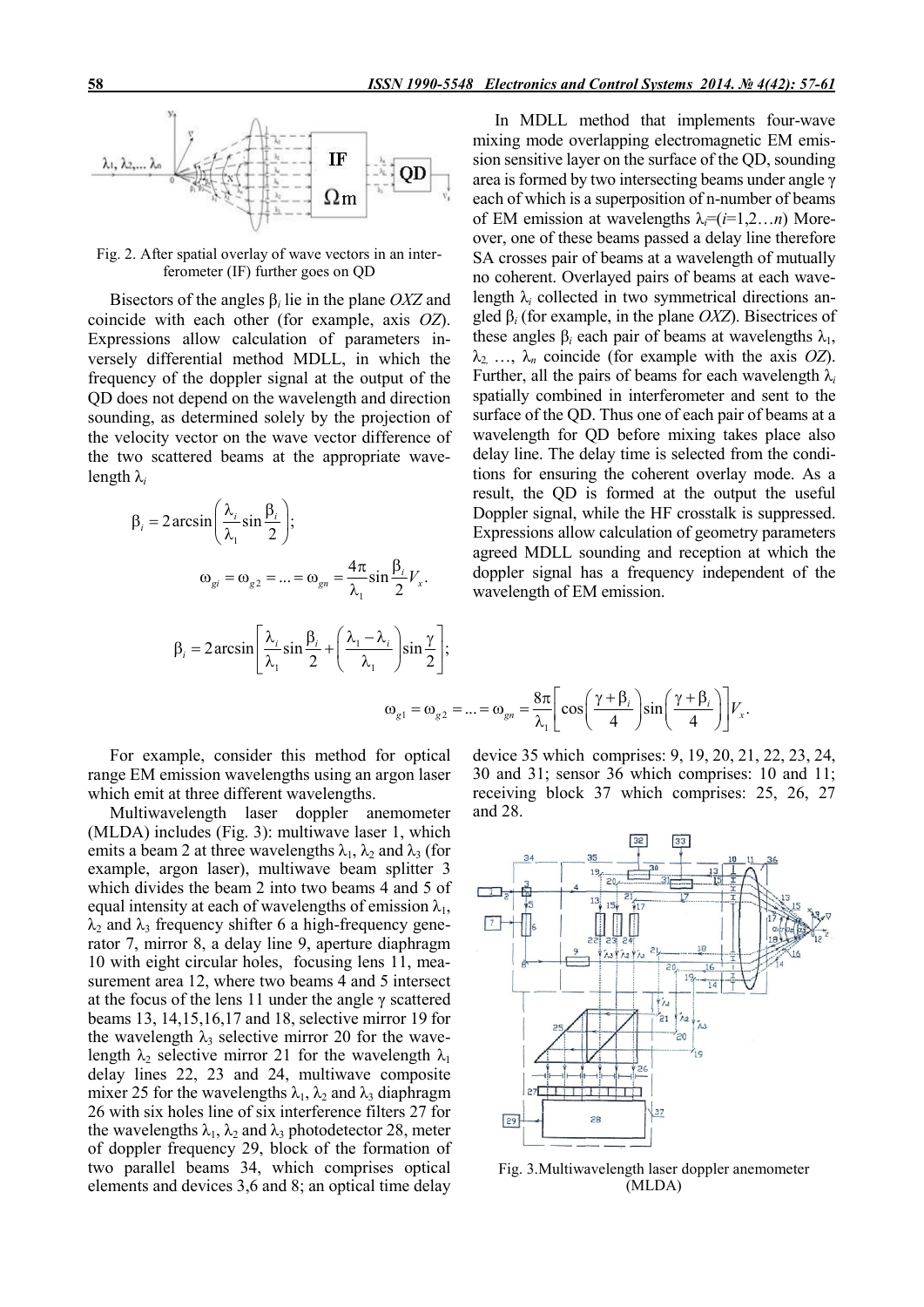Multiwavelength laser doppler anemometer works as follows. Laser 1 emit a beam 2 on three powerful lengths of waves  $\lambda_1$ ,  $\lambda_2$  and  $\lambda_3$  which divided a beam splitter 3 on two beams of equal intensity 4 and 5. That is why power of beam 4:  $P_4 = P_{\lambda 1} + P_{\lambda 2} + P_{\lambda 3}$ equals power of beam 5:  $P_5 = P_{\lambda 1} + P_{\lambda 2} + P_{\lambda 3}$ , where  $P_{\lambda i}$ is power of emission on wavelength (*і* = 1, 2, 3). After passing of frequency moving device beam 6 displaced on fixed size frequency  $\Omega_M$  and then reflected from a mirror 8 and spreads like beam 4 parallel and symmetric in relation to the optical axis of chart of *OZ*. Beams 4 and 5 have the consistent states of polarization. For example these beams are apeak polarized. Beams 4 and 5 after passing through two openings of diaphragm 10 focus an object 11 in the area of measuring 12 in which they intersect under an angle  $\gamma$  (Fig. 3). However, as beam 5 after passing through the delay line 9 delayed time relative to the beam 4 on a value  $\tau_3$   $\tau_{ki}$  ( $\tau_{ki}$  - the maximum time coherence of the emission corresponding to the wavelength of  $\lambda_i$ , an interference picture is not formed in the area of measuring. At passing through the area of measuring 12 (for example, current of air) the emission dissipated on microparticless is in directions 13 and 14, 15 and 16, 17 and 18 which are symmetrical about the axis *OZ*, going a lens 11 within the limits of the small round openings of aperture diaphragm 10 which is located in the focal plane of the lens 11.

Scattered beams 13 and 15 after passing the relevant photoregulation 30 and 31 and reflections from selective mirrors 19 and 20 on the wavelengths  $\lambda_1$ ,  $\lambda_2$ passing delay lines 22 and 23 and sent to the first output of compound mixer 25. On the same input of the mixer is directed beam 17 after reflection from selective mirrors 21 at the wavelength of  $\lambda_2$  and going through the delay line 24. Scattered beams 14, 16 and 18, after passing the relevant lines delays 22, 23 and 25, are going for the second entrance of mixer 25 (on Fig. 1 on the way beams 14, 16 and 18 shows mirrors 19, 20 and 21 setting of which in the chart of MLDA does not have an of principle value).

Time delay beams 13-  $\tau_{\lambda 1}$ ; 15-  $\tau_{\lambda 1}$ ; 17-  $\tau_{\lambda 1}$  created with the help delay lines 22, 23 and 24, choose that at the optical mixing of pair of beams : 13-14; 15-16; 17-18, for these pair there is the module of degree of temporal coherent  $|\gamma_{\lambda}(\tau_3)| = 1$ .

On the output of mixer 25 six beams are formed and proper wavelengths:  $\lambda_1$ ,  $\lambda_2$ ,  $\lambda_3$ ,  $\lambda_1$ ,  $\lambda_2$  and  $\lambda_3$  which pass through six openings of diaphragm 26 and line from six interference color filters accordingly on wavelengths  $\lambda_1$ ,  $\lambda_2$ ,  $\lambda_3$ ,  $\lambda_1$ ,  $\lambda_2$  and  $\lambda_3$  and further sent on a photocathode of photodetector 28. On the output of photodetector 28 three useful high-quality signals are

formed and correspond the optical mixing of the dissipated beams on wavelengths.  $\lambda_1$ ,  $\lambda_2$ ,  $\lambda_3$  on doppler frequency

$$
\omega_{gi} = \Omega_M + \frac{8\pi}{\lambda_i} \left( \cos\left(\frac{\lambda + \alpha_i}{4}\right) \sin\left(\frac{\lambda + \alpha_i}{4}\right) \right) V_x,
$$

where  $\alpha_i$  is the angle between the scattered beams  $(i = 1, 2, 3)$  on wavelength  $\lambda_1$ ;  $V_x$  is the horizontal projection of the velocity vector  $\overline{V}$ .

These three signals coincide on frequency  $\omega_{g1}$  =  $= \omega_{g2} = ... = \omega_{gn}$  and added. If the geometry of the probing and scattered beams is the following relation

$$
\alpha_i = 2 \arcsin \left[ \frac{\lambda_i}{\lambda_1} \sin \frac{\alpha_1}{2} + \left( \frac{\lambda_1 - \lambda_i}{\lambda_1} \right) \sin \frac{\gamma}{2} \right],
$$

where:  $\lambda_1 > \lambda_2 > \lambda_3$  and  $i = 2, 3$ .

Three useful signal on one frequency ω*<sup>g</sup>* , specific parameters of the optical scheme of MLDA may have different phase. Therefore for increasing power total useful signal on frequency  $\omega_{g}$ , it is necessary to provide the phase concordance of these three signals also [4].

Equiphase condition of these three signals is ensured with the photoregulator 30 and 31. On the output of photodetector 2 also can be formed high-frequency signals-interference, accordingly 5 signals-interference for each of wavelengths  $\lambda_1$ ,  $\lambda_2$ ,  $\lambda_3$ .

However, for a scheme of MLDA (Fig. 3) these 15 signal-interference automatically suppressed because of these signals module complete the degree of temporal coherence equal zero.

#### **SUMMARY**

Developed previously unknown regularity of the independence of the Doppler frequency signal when the multi-wave EM matched sensing and receiving scattered radiation from a moving object for the following geometries sensing and reception, namely, that:

– upon irradiation of a moving object pairs coherent electromagnetic beams at wavelengths  $\lambda_1, \lambda_2, ...,$  $\lambda_n$ , intersecting corresponding under the terminated corners  $\gamma_1, \gamma_2, ..., \gamma_n$ , the value which is the equation:

$$
\gamma_i = 2 \arcsin\left(\frac{\lambda_i}{\lambda_1} \sin\frac{\gamma_1}{2}\right),\,
$$

where  $i = 2, 3, ..., n$ , occurs equality differential wave vectors of the two sensing EM beams at each *i*-th wavelength and their spatial coincidence with the same directionality;

– upon irradiation of a moving object in one by the probing beam at wavelengths  $\lambda_1$ ,  $\lambda_2$ , ...,  $\lambda_n$  and reception of the scattered electromagnetic radiation in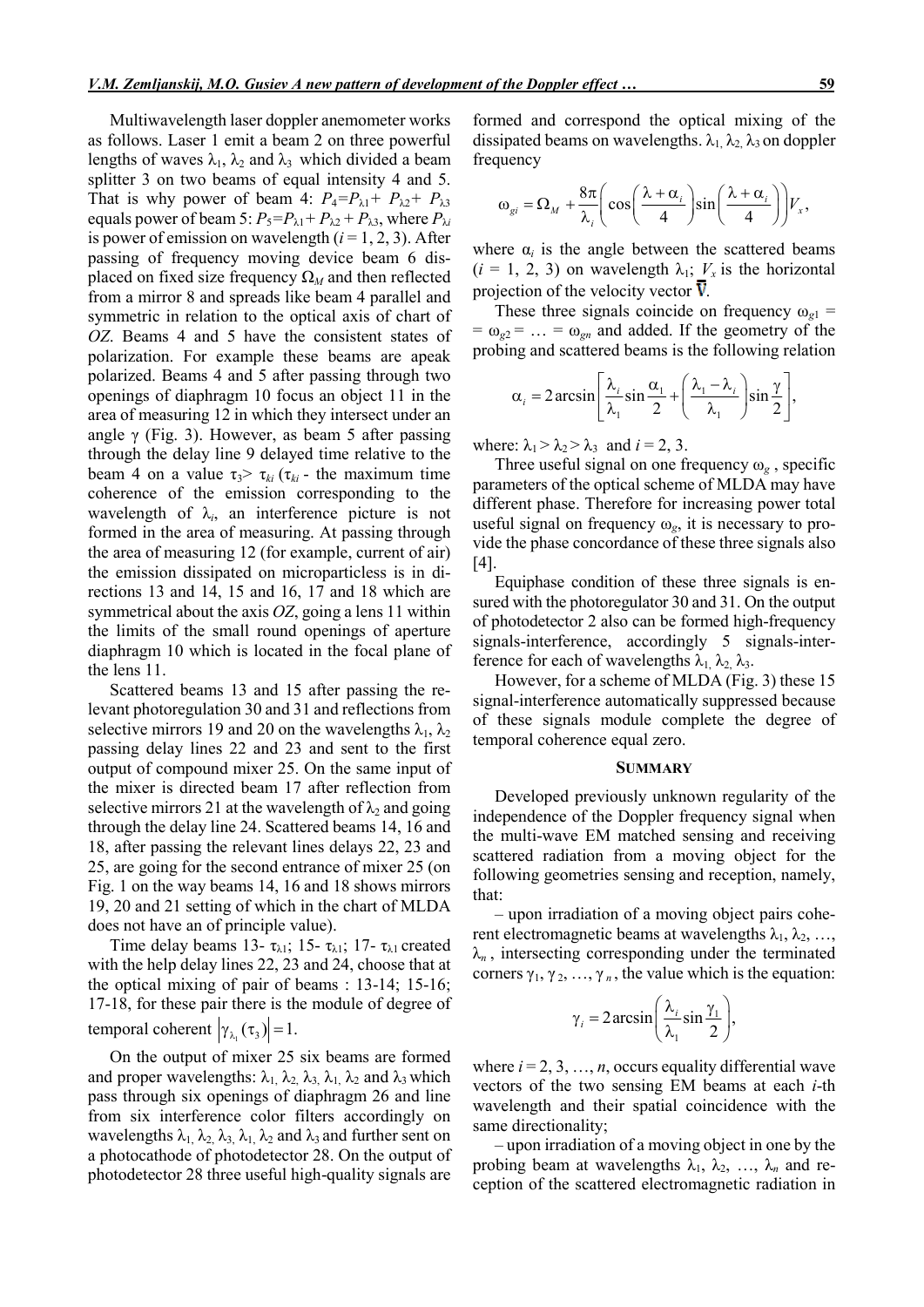two directions at angles  $\alpha_1, \alpha_2, \ldots, \alpha_n$ , accordingly, for each of the wavelengths, the values of which are consistent with each other equate:

$$
\alpha_i = 2 \arcsin\left(\frac{\lambda_i}{\lambda_1} \sin \frac{\alpha_1}{2}\right),\,
$$

where  $i = 2, 3, ..., n$ , occurs equality differential wave vectors of the two scattered beams at each *i*.th wavelength and their spatial coincidence with the same directionality;

– upon irradiation of a moving object pairs by coherent beams at wavelengths  $\lambda_1, \lambda_2, \ldots, \lambda_n$ , intersecting corresponding under the terminated corners  $\gamma_1, \gamma_2, \ldots, \gamma_n$  and reception of the scattered radiation at wavelengths  $\lambda_1, \lambda_2, \ldots, \lambda_n$  in two directions at an angle  $\beta$  when the terminated value of the angle sensing  $γ<sub>i</sub>$  and receive β, determined from the equation:

$$
\gamma_i = 2 \arcsin \left[ \left( \frac{\lambda_i}{\lambda_1} \right) \sin \frac{\gamma_1}{2} + \left( \frac{\lambda_1 - \lambda_i}{\lambda_1} \right) \sin \frac{\beta}{2} \right],
$$

where  $i = 2, 3, \ldots, n$ , occurs equality difference between two spatially coincident vectors  $K_{11} K_{s1}$  for each of the wavelengths of EM radiation, where  $K_{11}$ – differential wave vector of the two sensing beams at a wavelength *λi* spatially coincident and overlay in direction with the vector  $K_{1i}$  at a wavelength  $\lambda_i$ ; vector  $K_{s1}$  – differential wave vector of the two scattered beams at a wavelength of  $\lambda_i$ , spatially coincident and overlay in direction with the vector  $K_{s_1}$  at a wavelength *λj* ;

– upon irradiation of a moving object pairs of coherent beams at wavelengths  $\lambda_1, \lambda_2, \ldots, \lambda_n$ , intersecting at terminated angles  $\gamma_1$ ,  $\gamma_2$ , ...,  $\gamma_n$  and receiving scattered radiation at wavelengths  $\lambda_1, \lambda_2, \ldots$ λ*<sup>n</sup>* in two directions at an angle β when the matched value of the angle sensing γ*<sup>i</sup>* and receive *β*, determined from the equation:

$$
\gamma_i = 2 \arcsin \left[ \left( \frac{\lambda_i}{\lambda_1} \right) \sin \frac{\gamma_1}{2} + \left( \frac{\lambda_1 - \lambda_i}{\lambda_1} \right) \sin \frac{\beta}{2} \right],
$$

occurs equality of the sum mentioned above, a two-dimensional combined vectors  $K_{11} + K_{51}$  for each of the wavelengths of EM radiation;

– upon irradiation of a moving object in two sensing beams at wavelengths  $\lambda_1$ ,  $\lambda_2$ , ...,  $\lambda_n$ , intersecting at an angle  $\gamma$  and receiving scattered electromagnetic radiation in two directions at angles  $β_1$ , β2, …, β*n*, accordingly, for each of the wavelengths, at a terminated angle sensing γ and angles of reception β*і*, determined from the equation:

$$
\beta_i = 2 \arcsin\left[\left(\frac{\lambda_i}{\lambda_1}\right) \sin\frac{\beta_1}{2} + \left(\frac{\lambda_1 - \lambda_i}{\lambda_1}\right) \sin\frac{\gamma}{2}\right],
$$

where  $i = 2, 3, ..., n$ , occurs equality difference between two spatially coincident vectors  $K_{1l} - K_{sl}$  for each of the wavelengths of EM radiation, where  $K_{11}$ – differential wave vector of the two sensing beams at a wavelength λ*i*, which intersect at an angle γ for each wavelength, spatially coincident and coincident in direction with the vector  $K_{\perp}$  at a wavelength  $\lambda_i$ ;  $K_{\leq l}$ – differential wave vector of the two scattered beams at a wavelength  $\lambda_i$ , spatially coincident and overlay in direction with the vector  $K_{s}$  at a wavelength  $\lambda_j$ ;

– upon irradiation of a moving object in two probing beams at wavelengths  $\lambda_1$ ,  $\lambda_2$ , ...,  $\lambda_n$ , intersecting at an angle  $\gamma$  and receiving scattered electromagnetic radiation in two directions at angles β1*,*  β2, *…*, β*n*, accordingly, for each of the wavelengths, at a consistent angle sensing  $\gamma$  and angles of reception β*і*, determined from the equation:

$$
\beta_i = 2 \arcsin\left[\left(\frac{\lambda_i}{\lambda_1}\right) \sin\frac{\beta_1}{2} + \left(\frac{\lambda_1 - \lambda_i}{\lambda_1}\right) \sin\frac{\gamma}{2}\right],
$$

occurs equality of the sum of the above two spatially coincident vectors  $K_{1}$ <sup>+</sup> $K_{s}$ <sup>f</sup> for each of the wavelengths of EM radiation.

## **REFERENCES**

[1] Zemlyanskiy, V. M. Phase method detrmining particle size based on using two wavelength probing. 4th Internat. Congress optical particle sizing. Germany, 1995.

[2] Zemlyanskiy, V. M. and Yanovskiy, F. Yo. Phase optical-microwave method for sizing droplets in air. Theory and numerical treatment. Second Topical Symp. On Combined optical-microwave earth and atmosphere sensing. Atlanta, USA, 1995.

[3] Zemlyanskiy, V. M. Method of multi-wave probing in LDS. Aerospace/Defence sensing, 20–25 April 1997, Orlando, USA.

[4] Zemlyanskiy, V. M. and Gumenyuk A. V. LDA using multi wave technology. Internat. Congress for Particle Technology. Nurberg, Germany. 1997.

[5] Zemlyanskiy, V. M. Speed measuring by laser Doppler method. 19787. 177 p. (in Ukrainian).

[6] Zemlyanskiy, V. M. and Gusev M. O. "Multi-wave laser Doppler." *Patent of Ukraine 102646*, Bul. #5, from 11 March 2013. (in Ukrainian).

[7] Zemlyanskiy, V. M. "Multiwave Laser Doppler Anemometer." *IEEE 2nd Int. Conf. "Actual*